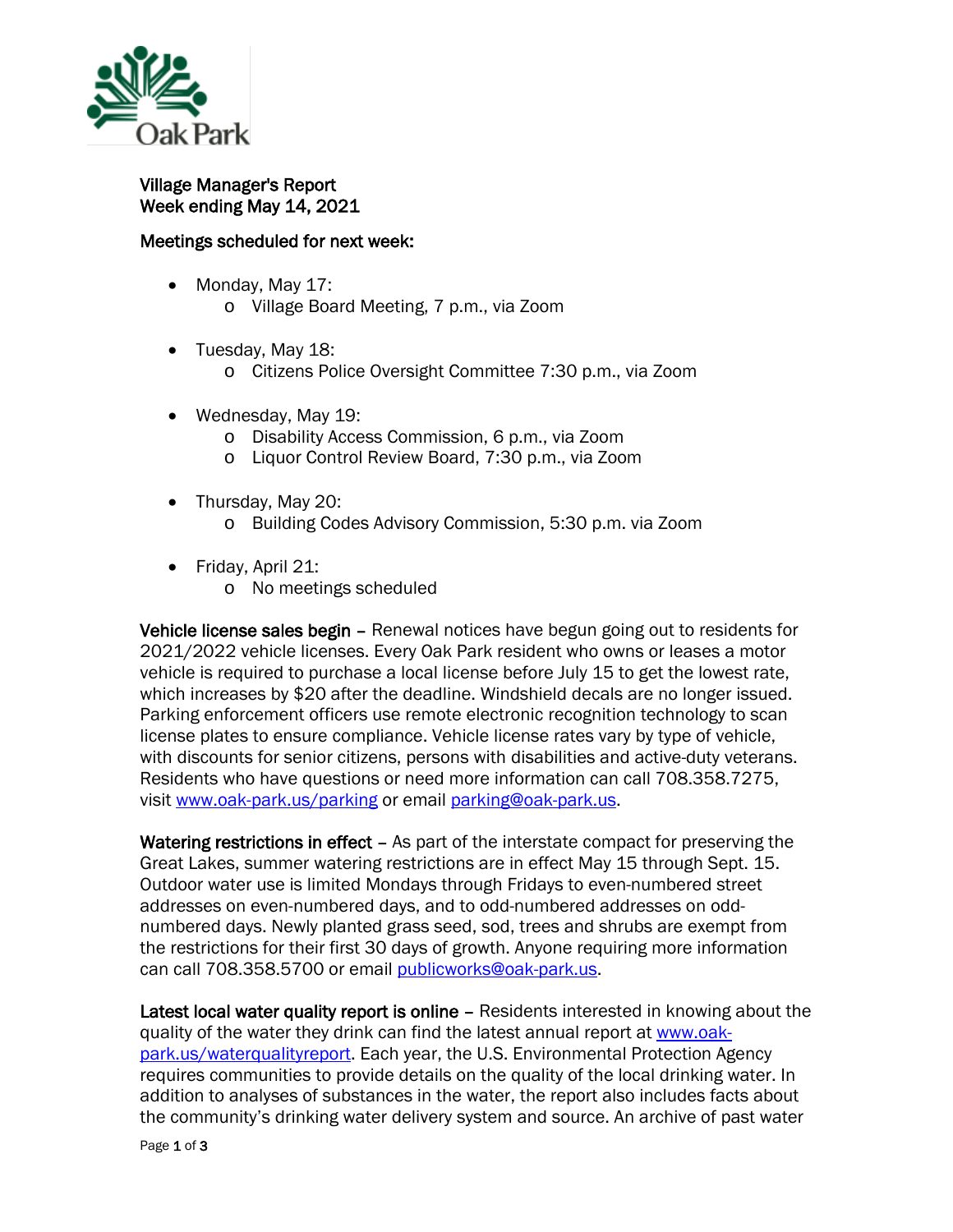quality reports is posted at [www.oak-park.us/waterquality.](http://www.oak-park.us/waterquality) A paper copy of the latest annual water report is available by calling 708.358.5700 or emailing [publicworks@oak-park.us.](mailto:publicworks@oak-park.us)

Preservation guidelines review – The Architectural Review Committee of the Historic Preservation Commission has begun a review of proposed revisions to the project review guidelines. Any recommendations for changes would go to the full commission for consideration, most likely in June. The full commission also is set to review the Historic Preservation Ordinance. Any recommendations for changes to either the review guidelines or the Historic Preservation Ordinance ultimately will go to the Village Board for consideration and any final actions.

Oak Park Avenue improvements traffic impact – Water main installation now underway between Washington and Madison streets may require completely closing this section of Oak Park Avenue temporarily during some of the work. When this is necessary, local access to the adjacent parking lots will be maintained. In the meantime, traffic is being limited to northbound travel through this section during work hours. The section of Oak Park Avenue between Harrison and Van Buren streets has been reopened and restoration from Van Buren Street to Jackson Boulevard is well underway. Sewer lining between Garfield Street and Roosevelt Road, which is expected to continue through the month, is requiring some night work to ensure proper curing of the materials during low-flow periods. Temporary asphalt restoration is complete between Chicago and Augusta on Oak Park Avenue with the final concrete restoration to take place once the private service replacements are installed. The overall project, which includes resurfacing Oak Park Avenue from Roosevelt Road to North Avenue, remains on schedule to be completed in November. Construction details and schedules are posted at [www.opaveanew.com.](http://www.opaveanew.com/)

Miscellaneous construction updates – Illinois Department of Transportation contractors will soon begin grinding off the top pavement layers on North Avenue for the repaving project between Harlem and Cicero avenues. The second major state project impacting Oak Park entails making corner sidewalk crossing ramps on Harlem Avenue from Roosevelt Road to North Avenue ADA compliant. The IDOT contractor is still working on the west side of Harlem Avenue. In the downtown Oak Park, ComEd is working with businesses and residents to schedule late-night, temporary power outages so that critical infrastructure repairs can be completed in two vaults. Crews also are addressing punch-list items from the recent reconstruction project between Harlem and Euclid avenues, including electrical work for the lighting and traffic signals, and adjustments to the bricks in the intersection of Lake Street.

Fire hydrant testing to begin – The Oak Park Fire Department will begin testing fire hydrants Monday (May 17) as part of an annual routine procedure that is expected to continue into early October to ensure proper operations of these vital emergency response devices. Crews will be out each workday inspecting, flushing and measuring flow rates on all 1,240 fire hydrants in the Village. The inspections also will make sure all hydrants are accessible and not damaged in any way that could affect performance in an emergency. Residents on the same water line may notice cloudy water the first time a tap is opened after a nearby test, but the water should clear up